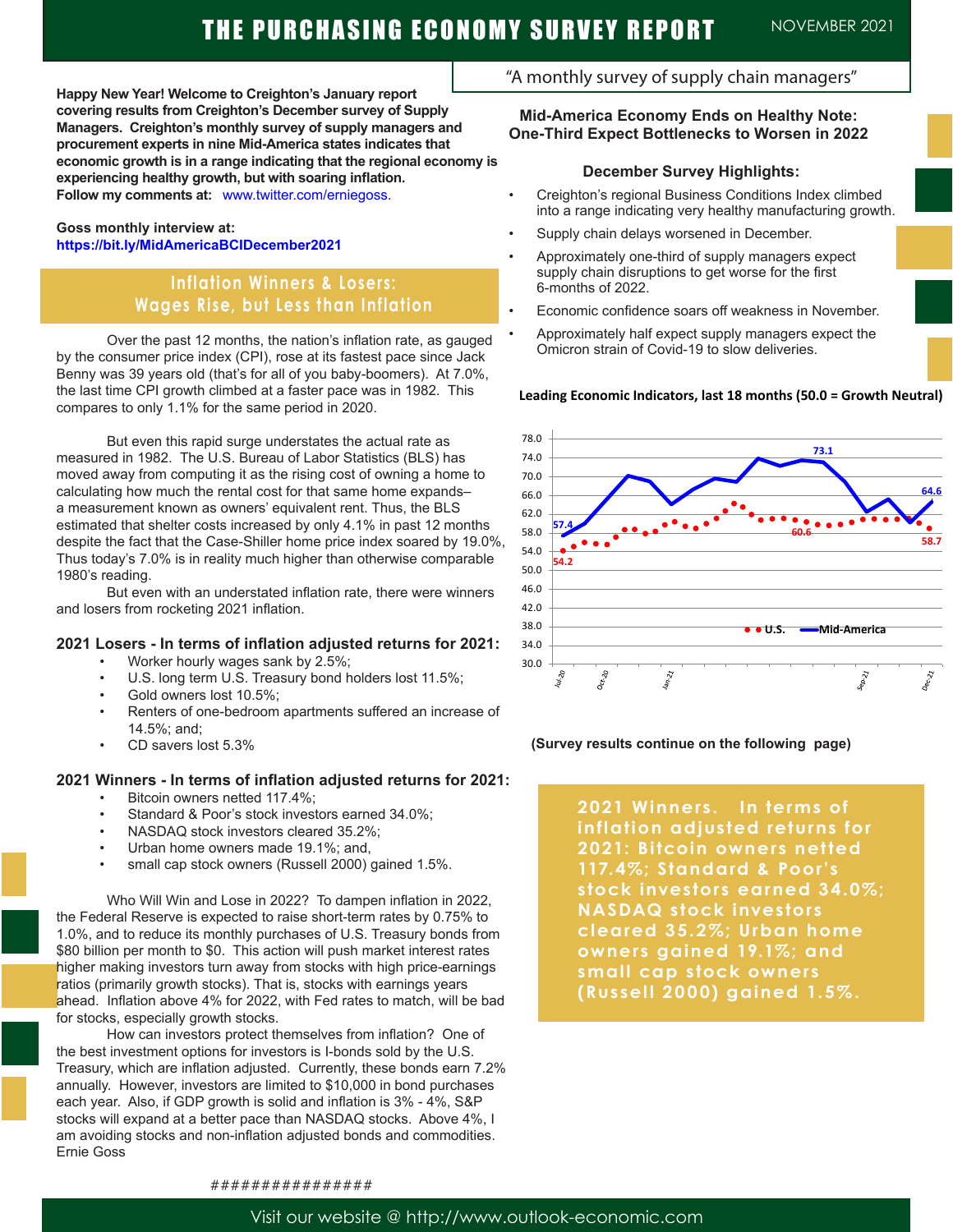Since declining to a record low in April of last year, the Creighton University Mid-America Business Conditions Index, a leading economic indicator for the nine-state region stretching from Minnesota to Arkansas, has remained above growth neutral for 19 of 20 months.

**Overall Index**: The Business Conditions Index, which uses the identical methodology as the national ISM, ranges between 0 and 100, expanded to a strong 64.6 from November's healthy 60.2.

Creighton's monthly survey results indicate the region is adding manufacturing activity at a positive pace, and that regional growth will remain solid. In terms of supply chain disruptions and bottlenecks for the first half of 2022, approximately one-third of supply managers expect delays to worsen with only one in six anticipating improvements.

Regarding the Omicron variant, approximately half expect this strain of Covid-19 to slow deliveries while roughly 42.3 anticipate little or no impact on supply deliveries.

**Employment:** The regional employment index remained above growth neutral for December, but dropped to 59.3 from 61.1 in November.

Despite healthy growth over the past year, compared to its prepandemic level, U.S. Bureau of Labor Statistics employment data indicate that the region has lost 25,000 **manufacturing jobs**, or 1.8%.

Other December comments from supply mangers were:

- "(I) am forecasting stagflation in 2022."
- "Biden economic policies are everything we feared they would be."

**Wholesale Prices**: The wholesale inflation gauge for the month declined to an elevated 82.7 from December's 92.9. Creighton's monthly survey is tracking the highest and most consistent inflationary pressures in more than a quarter of a century of conducting the survey.

According to the U.S. Bureau of Labor Statistics, commodity prices are up approximately 22.8% over the last 12 months with fuels expanding by 54.6%, farm products advancing by 17.5%, and metal products soaring by 48.0%.

**Confidence:** Looking ahead six months, economic optimism, as captured by the December Business Confidence Index climbed to a healthy 64.0 from November's 46.2.

**Inventories:** The regional inventory index, reflecting levels of raw materials and supplies, expanded to 61.6 from 52.0 in November.

**Trade:** Despite supply chain bottlenecks, regional export numbers were positive for the month. The new export orders index advanced to 60.1 from November's 56.7, while the regional import reading climbed to 61.2 from 50.1 in November.

Other survey components of the December Business Conditions Index were: new orders rose to 66.7 from 57.4 in November; the production or sales index increased slightly to 53.8 from 53.7 in November; and the index reading for the speed of deliveries of raw materials and supplies climbed to 81.5 from November's 76.8. A higher reading indicates an increase in supply chain disruptions and delays.

## "A monthly survey of supply chain managers"

The Creighton Economic Forecasting Group has conducted the monthly survey of supply managers in nine states since 1994 to produce leading economic indicators of the Mid-America economy. States included in the survey are Arkansas, Iowa, Kansas, Minnesota, Missouri, Nebraska, North Dakota, Oklahoma and South Dakota.

The forecasting group's overall index, referred to as the Business Conditions Index, ranges between 0 and 100. An index greater than 50 indicates an expansionary economy over the course of the next three to six months.

The Business Conditions Index is a mathematical average of indices for new orders, production or sales, employment, inventories and delivery lead time. This is the same methodology, used since 1931 by the Institute for Supply Management (ISM), formerly the National Association of Purchasing Management. The Mid-America report is produced independently of the national ISM.

## **MID-AMERICA STATES**

### **ARKANSAS**

The Business Conditions Index for Arkansas expanded to 66.1 from 54.6 in November. Components from the December survey of supply managers were: new orders at 66.8, production or sales at 52.9, delivery lead time at 81.6, inventories at 72.3, and employment at 57.0. Since the beginning of the pandemic, Arkansas durable goods manufacturing experienced much stronger growth than non-durable goods producers in the state. Average hourly wages have advanced by 3.5% during this same period of time (all data non-seasonally adjusted from U.S. Bureau of Labor Statistics).

### **IOWA**

Iowa's Business Conditions Index for December rose to 60.6 from 59.4 in November. Components of the overall December index were: new orders at 66.9, production, or sales, at 53.1, delivery lead time at 74.2, employment at 57.6, and inventories at 51.2. Since the beginning of the pandemic, Iowa durable goods manufacturing experienced much stronger growth than non-durable goods producers in the state. Average hourly wages have advanced by only 0.8% during this same period of time (all data non-seasonally adjusted).

#### **KANSAS**

The Kansas Business Conditions Index for December climbed to 61.7 from 61.2 in November. Components of the leading economic indicator from the monthly survey of supply managers for December were: new orders at 66.8, production or sales at 52.9, delivery lead time at 81.6, employment at 57.0, and inventories at 50.0. Since the beginning of the pandemic, Kansas durable goods manufacturing experienced much stronger growth than non-durable goods producers in the state. Average hourly wages have advanced by 4.4% during this same period of time (all data non-seasonally adjusted).

### **MINNESOTA**

The December Business Conditions Index for Minnesota advanced to 70.2 from November's 65.1. Components of the overall December index were: new orders at 68.3, production or sales at 56.3, delivery lead time at 89.5, inventories at 70.5, and employment at 66.3. Since the beginning of the pandemic, Kansas non-durable goods manufacturing experienced much stronger growth than durable goods producers in the state. Average hourly wages have advanced by 6.4% during this same period of time (all data non-seasonally adjusted).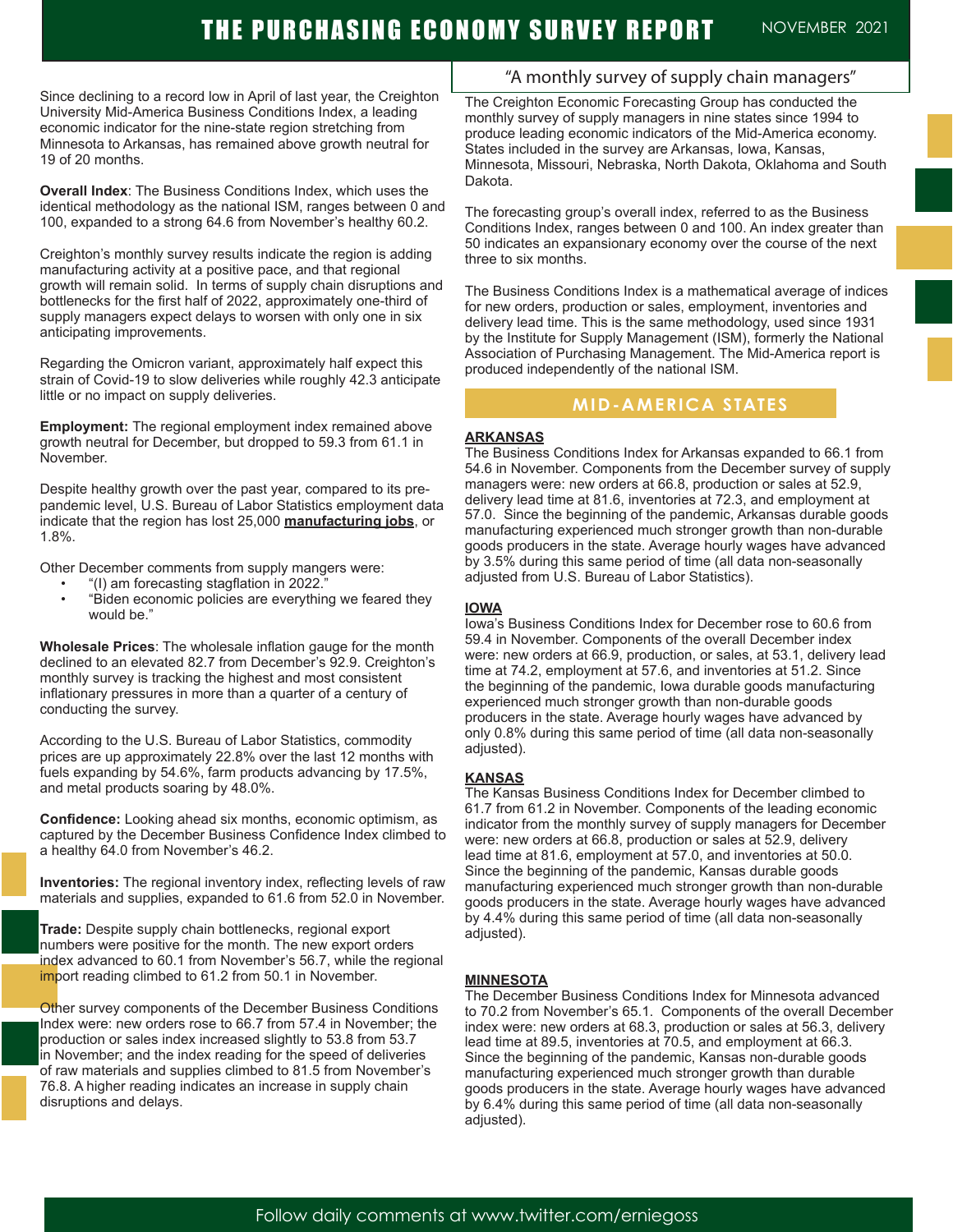#### **MISSOURI**

The December Business Conditions Index for Missouri dipped to 65.3 from 66.3 in November. Components of the overall index from the survey of supply managers for December were: new orders at 60.3, production or sales at 54.9, delivery lead time at 86.3, inventories at 62.2, and employment at 62.5. Since the beginning of the pandemic, Missouri has yet to regain jobs lost in durable goods manufacturing and non-durable goods production. Average hourly wages have advanced by 6.1% during this same period of time (all data non-seasonally adjusted).

#### **NEBRASKA**

Nebraska's overall index for December fell to 64.1 from 67.0 in November. Components of the index from the monthly survey of supply managers for December were: new orders at 53.9, production or sales at 67.7, delivery lead time at 83.8, inventories at 55.8, and employment at 59.6. Since the beginning of the pandemic, Nebraska durable goods and non-durable goods manufacturers have experienced slow growth with total manufacturing jobs above pre-pandemic levels. Average hourly wages have advanced by 10.2% during this same period of time (all data non-seasonally adjusted).

#### **NORTH DAKOTA**

The December Business Conditions Index for North Dakota bounced above growth neutral to 59.4 from November's regional low of 49.6. Components of the overall index for December were: new orders at 66.5, production or sales at 52.0, delivery lead time at 79.5, employment at 54.6, and inventories at 44.6. Since the beginning of the pandemic, North Dakota non-durable goods manufacturing experienced much stronger growth than durable goods producers in the state. Average hourly wages have advanced by 8.7% during this same period of time (all data non-seasonally adjusted).

#### **OKLAHOMA**

Oklahoma's Business Conditions Index expanded above growth neutral in December to a regional high of 70.3 from 62.4 in November. Components of the overall December index were: new orders at 68.3, production or sales at 56.3, delivery lead time at 89.5, inventories at 70.4, and employment at 66.3. Since the beginning of the pandemic, Oklahoma non-durable goods manufacturing experienced much stronger growth than durable goods producers in the state. Average hourly wages have advanced by 9.8% during this same period of time (all data non-seasonally adjusted).

#### **SOUTH DAKOTA**

The December Business Conditions Index for South Dakota climbed to 60.5 from 55.0 in November. Components of the overall index from the December survey of supply managers in the state were: new orders at 65.4, production or sales at 49.5, delivery lead time at 73.8, inventories at 65.7, and employment at 47.9. Since the beginning of the pandemic, South Dakota non-durable goods manufacturing experienced much stronger growth than non-durable goods producers in the state. Average hourly wages have advanced by 7.7% during this same period of time (all data non-seasonally adjusted).

## **STATISTIC OF THE MONTH(S)**

According to Helsinki-based Centre for Research on Energy and Clear Air (CREA), China will build 43 new coal-fired power plants in 2022. In China's iron and steel sector, 35 million tons of new coal-based ironmaking capacity was announced in first half of 2021 (more than in all of 2020).

# "A monthly survey of supply chain managers"

# **THE BULLISH NEWS**

- December U.S. jobs report indicated that the nation added 199,000 (not bad in my judgment) as the unemployment rate fell to 3.9%
- December's purchasing management indices (PMI) for bot ISM's national survey and Creighton's Mid-America were in range indicating healthy manufacturing growth.
- The Case-Shiller national home price index cooled a bit to a still strong growth of 19.1% for the 12 months ending in October.

## **THE BEARISH NEWS**

- U.S. consumer debt rocketed \$40 billion higher in November to a highest on record.
- The U.S. trade deficit jumped 19.4% in November to \$80.2 billion. U.S. goods imports rose by 5.1% to a record high \$254.9 billion for November.
- Rising inflation expectations pushed mortgage rates to their highest level since May 2020.

### **THE OUTLOOK**

The Conference Board (December 15, 2021). "The Conference Board forecasts that US Real GDP growth will rise to 6.5 percent (annualized rate) in Q4 2021, vs. 2.1 percent growth in Q3 2021, and that 2021 annual growth will come in at 5.6 percent (year-overyear). Looking further ahead, we forecast that the US economy will grow by 3.5 percent (year-over-year) in 2022 and 2.9 percent (year-over-year) in 2023. This forecast is an upgrade for growth in Q4 2021, but a downgrade for growth momentum in 2022. The upgrade in Q4 2021 GDP growth is associated with stronger than expected economic activity in October and November. Even with an acceleration in new COVID-19 cases in December (which are largely associated with the Delta variant thus far), GDP growth in Q4 2021 should be stronger than previously expected. However, this strength is likely to moderate in 2022." https://www.conferenceboard.org/research/us-forecast/us-forecast

**Goss (January 2022): \*\***I expect the inflation rate to cool a bit (4.5%) in the second quarter of 2022 \*\*Since the presidential elections, the yield on U.S. long-term Treasury bonds has expanded from 0.83% to 1.77%. I expect that yield to climb by another ¼ % (25 basis points) by the end of Q1 2022. Mortgage rates, which have expanded only marginally will rise by another 25 basis points by the end of Q1, 2022. \*\*Annualized and seasonally adjusted Q1 2022 GDP growth will range between 1% to 2%.

### **KEEP AN EYE ON**

- U.S. Jobs Report. On Feb. 4, the U.S. Bureau of Labor Statistics releases its jobs report for January 2022. Job gains of less than 100,000 would be bad for U.S. stock prices. It would be good for U.S. Treasury bond prices and push yields lower.
- U.S. Economic Growth. On Jan.27, the U.S. Bureau of Labor Statistics releases its advance estimate of gross domestic product growth for the 4th Quarter of 2021. Anything less than 2.5% annualized and seasonally will be a big disappointment and a drag of U.S. stock prices.
- Yield on 10-Year U.S. Treasury Bond. Available continuously at https://finance.yahoo.com/ Current yield of 1.77% is almost one-third of a percentage point (29 basis points) higher than one-month ago. Look for rising rates on fixed mortgages as this yield heads higher.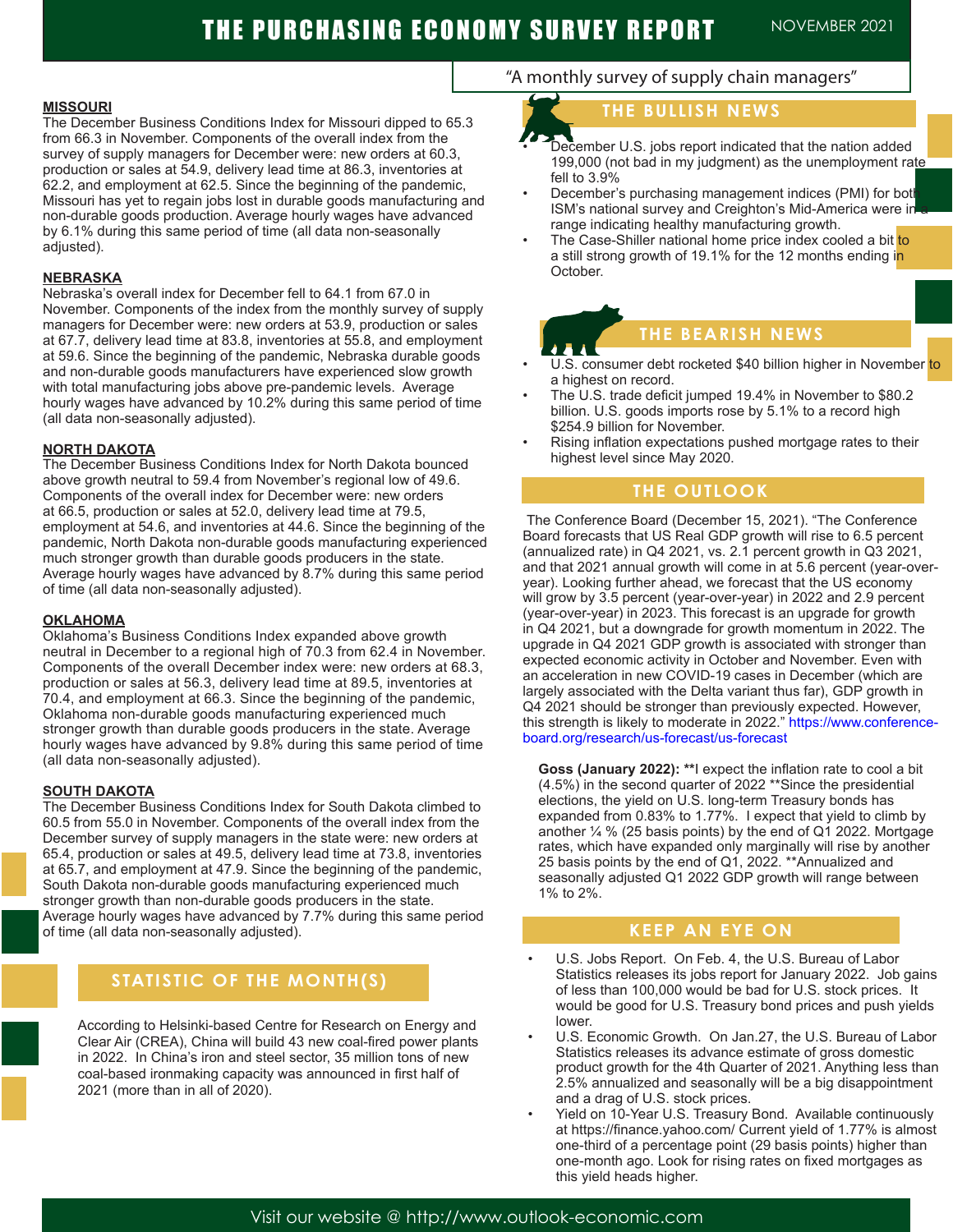## **GOSS EGGS (for recent dumb economic moves)**

German Chancellor Angela Merkel, in a parting shot to the nation's citizens, closed three of Germany's last six nuclear power plants last month. Ten years ago, 17 nuclear plants provided approximately 25% of the nation's electricity needs. Not surprisingly, Germany's one-year forward electricity prices soared to €300 (\$338) per megawatt from an average 2010-20 price of €50 (\$56) per megawatt. Even France with 70% of its electric power provided by nuclear plants recognizes Germany's folly by building even more clean energy nuclear plants. Four Goss Eggs.



German Chancellor Angela Merkel, in a parting shot to the nation's citizens, closed three of Germany's last six nuclear power plants last month. Ten years ago, 17 nuclear plants provided approximately 25% of the nation's electricity needs. Not surprisingly, Germany's one-year forward electricity prices soared to €300 (\$338) per megawatt from an average 2010-20 price of €50 (\$56) per megawatt. Even France with 70% of its electric power provided by nuclear plants recognizes Germany's folly by building even more clean energy nuclear plants.. **Four of five Goss Eggs** 

## "A monthly survey of supply chain managers"

## **SUPPLY MANAGERS READING ROOM**

"Federal Reserve Bank (NY) Supply Chain Manager Salaries," Base Pay Average: \$142,822 - \$157,047. Supply Chain Manager salaries at Federal Reserve Bank (NY) can range from \$142,822-\$157,047. This estimate is based upon Federal Reserve Bank (NY) Supply Chain Manager salary report(s) provided by employees or estimated based upon statistical methods. See all Supply Chain Manager salaries to learn how this stacks up in the market. The average salary for a Supply Chain Manager is \$87,261 per year in United States, which is 41% lower than the average Federal Reserve Bank (NY) salary of \$149,737 per year for this job. What is the salary trajectory of a Supply Chain Manager? The salary trajectory of a Supply Chain Manager ranges between locations and employers. The salary starts at \$68,481 per year and goes up to \$196,031 per year for the highest level of seniority. **https:// careers.pella.com/jobs/sr-supply-manager-4768**

## **SUPPLY MANAGER CAREERS**

Sr. Supply Manager, Pella Corporation, Pella Iowa. \$80,000 - \$100,000. Key Responsibilities: Overall responsibility for the long-term success of supply and sourcing initiatives for assigned commodity to support Pella's manufacturing needs. The key focus will be on leveraging spend, utilizing strategic sourcing, category management and supplier performance management processes and tools to deliver value. Qualifications: Bachelor's degree (B.A. or B. S.) in Supply Chain Mgt, Industrial Engineering or related business field. Minimum 5-7 years demonstrated experience procuring large dollar capital equipment in a manufacturing/ engineering setting

Minimum 5-7 years demonstrated experience managing indirect sourcing and services in a manufacturing/engineering setting. Strong project management, organizational, and analytical skills required Proficient with Word, Excel, Power Point, Oracle, and Access. Apply at: https://careers.pella.com/jobs/sr-supplymanager-4768

**Follow Goss on twitter at http://twitter.com/erniegoss**

**For historical data and forecasts visit our website at: http://business.creighton.edu/organizationsprograms/economic-outlook**